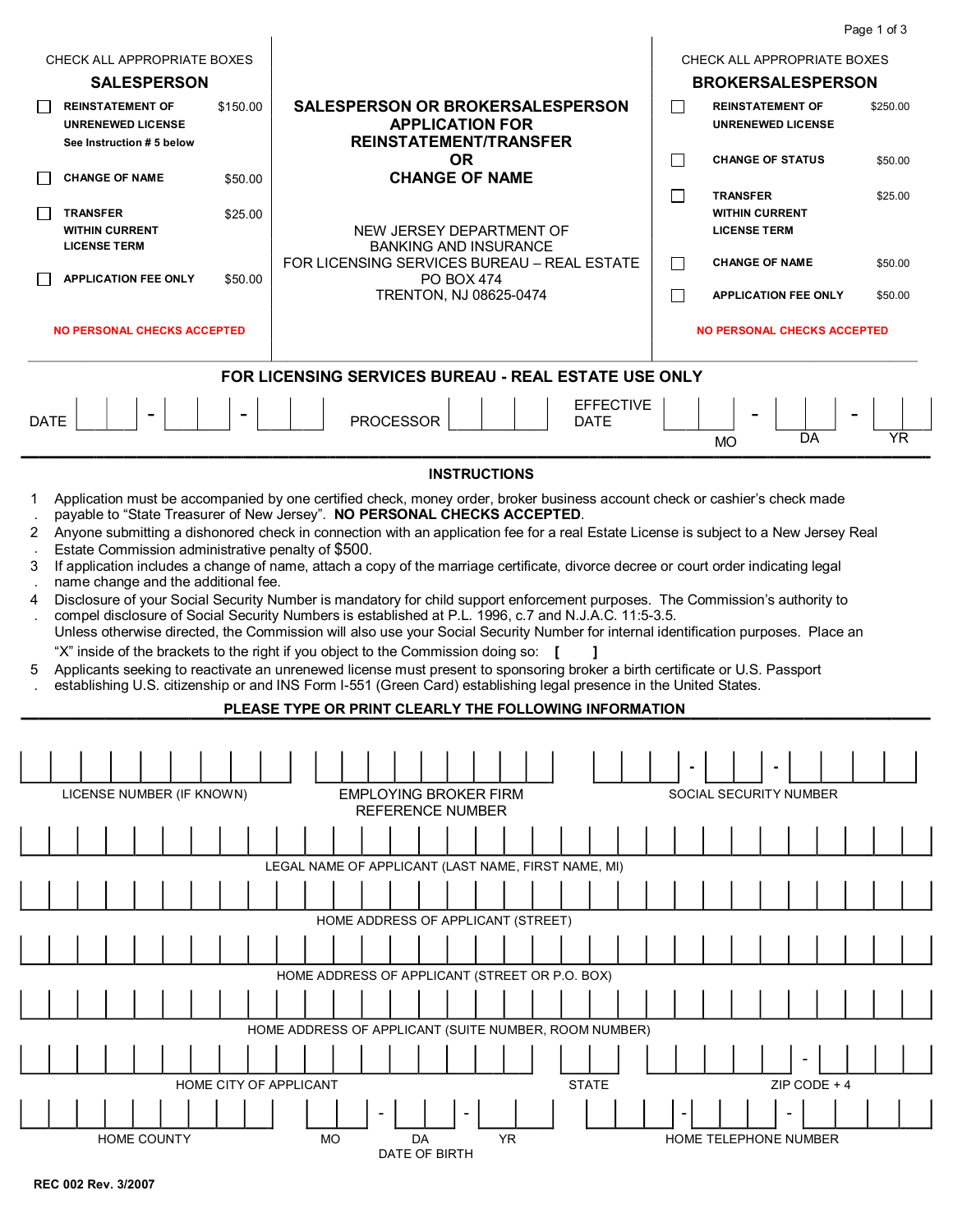|    | TO BE COMPLETED - ALL QUESTIONS MUST BE ANSWERED                                                                                                                                                                                                                                                                                                                                                                                                 | YES                         | <b>NO</b> |  |
|----|--------------------------------------------------------------------------------------------------------------------------------------------------------------------------------------------------------------------------------------------------------------------------------------------------------------------------------------------------------------------------------------------------------------------------------------------------|-----------------------------|-----------|--|
| 1. | With the exception of motor vehicle violations, since your last New Jersey Real Estate License was last issued or renewed have<br>you been convicted of a crime, misdemeanor, disorderly persons offense in the State of New Jersey, any other state or by the<br>federal government, or are you presently on probation or parole?                                                                                                               |                             |           |  |
| 2. | Is there a criminal complaint, disorderly persons charge, a criminal accusation or criminal information presently pending against you<br>or are you presently under indictment in New Jersey, or any other State or by the federal government, or are you presently enrolled<br>in New Jersey's Pre-Trial (PTI) program or any similar State or Federal program involving the deferral of the disposition or<br>sentencing in a criminal matter? |                             |           |  |
| 3. | Have you ever had a real estate or other professional license, certification or similar credential revoked, suspended, surrendered in<br>lieu of formal prosecution, or denied in New Jersey or any other state?                                                                                                                                                                                                                                 |                             |           |  |
| 4. |                                                                                                                                                                                                                                                                                                                                                                                                                                                  |                             |           |  |
| 5. | Are you UNDER the age of 18 at the time of signing this application?                                                                                                                                                                                                                                                                                                                                                                             |                             |           |  |
| 6. | Are you currently licensed or were you previously licensed by the Real Estate Commission? If "yes", give date of last licensure and<br>the name of previous employing broker/company.                                                                                                                                                                                                                                                            |                             |           |  |
|    | Name of Corporation, Employing Broker or Partnership<br>Date                                                                                                                                                                                                                                                                                                                                                                                     |                             |           |  |
| 7. | Are you a high school graduate or the holder of a G.E.D.?                                                                                                                                                                                                                                                                                                                                                                                        |                             |           |  |
| 8. | Do you currently hold a real estate license issued by another state? If "yes", indicate the state(s) below.                                                                                                                                                                                                                                                                                                                                      |                             |           |  |
|    | been completed and that I have a copy of that signed agreement in my possession. Making a false statement regarding a child support, paternity or court<br>ordered health care coverage matter may subject you to contempt of court.                                                                                                                                                                                                             |                             |           |  |
|    | PRINT NAME OF APPLICANT<br>SIGNATURE OF APPLICANT                                                                                                                                                                                                                                                                                                                                                                                                | <b>DATE</b>                 |           |  |
|    |                                                                                                                                                                                                                                                                                                                                                                                                                                                  |                             |           |  |
|    | LICENSE NUMBER OF<br>BUSINESS ADDRESS OF CORPORATION, PARTNERSHIP<br>CORPORATION, PARTNERSHIP OR<br>OR EMPLOYING BROKER (STREET)<br>EMPLOYING BROKER, (IF KNOWN)                                                                                                                                                                                                                                                                                 |                             |           |  |
|    | NAME OF CORPORATION, PARTNERSHIP, OR EMPLOYING BROKER<br>BUSINESS ADDRESS OF CORPORATION, PARTNERSHIP<br>OR EMPLOYING BROKER (STREET OR P.O. BOX)                                                                                                                                                                                                                                                                                                |                             |           |  |
|    | NAME OF CORPORATION, PARTNERSHIP, OR EMPLOYING BROKER (CONTINUED)<br>BUSINESS ADDRESS OF CORPORATION, PARTNERSHIP<br>OR EMPLOYING BROKER (SUITE NO., ROOM NO.)                                                                                                                                                                                                                                                                                   |                             |           |  |
|    | REGISTERED TRADE NAME OF EMPLOYING BROKER, OR PARTNERSHIP OR<br><b>BUSINESS CITY</b><br><b>STATE</b><br>FICTITIOUS NAME OF CORPORATION (IF ANY)                                                                                                                                                                                                                                                                                                  |                             | ZIP CODE  |  |
|    | <b>BUSINESS COUNTY</b><br>REGISTERED TRADE NAME OR FICTITIOUS NAME (IF ANY) CONTINUED                                                                                                                                                                                                                                                                                                                                                            | <b>BUSINESS TELEPHONE #</b> |           |  |

I further certify that: the information provided on this application is true and correct; the New Jersey Real Estate Commission may rely on its truthfulness in considering this application; a written employment agreement, as required by N.J.A.C. 11:54.1 has been completed and that I have a copy of the signed agreement in my possession; and that in the case of an application to reinstate an unrenewed license, the applicant has presented a birth certificate or U.S. passport establishing his/her U.S. Citizenship or an INS Form I-551 (Green Card) establishing their legal presence in the U.S.

I am aware that this applicant is **PROHIBITED BY LAW** from engaging in any brokerage activity, unless and until he/she is authorized to do so by the New Jersey Real Estate Commission.

**REC 002 Rev. 3/2007**

Page 2 of 3